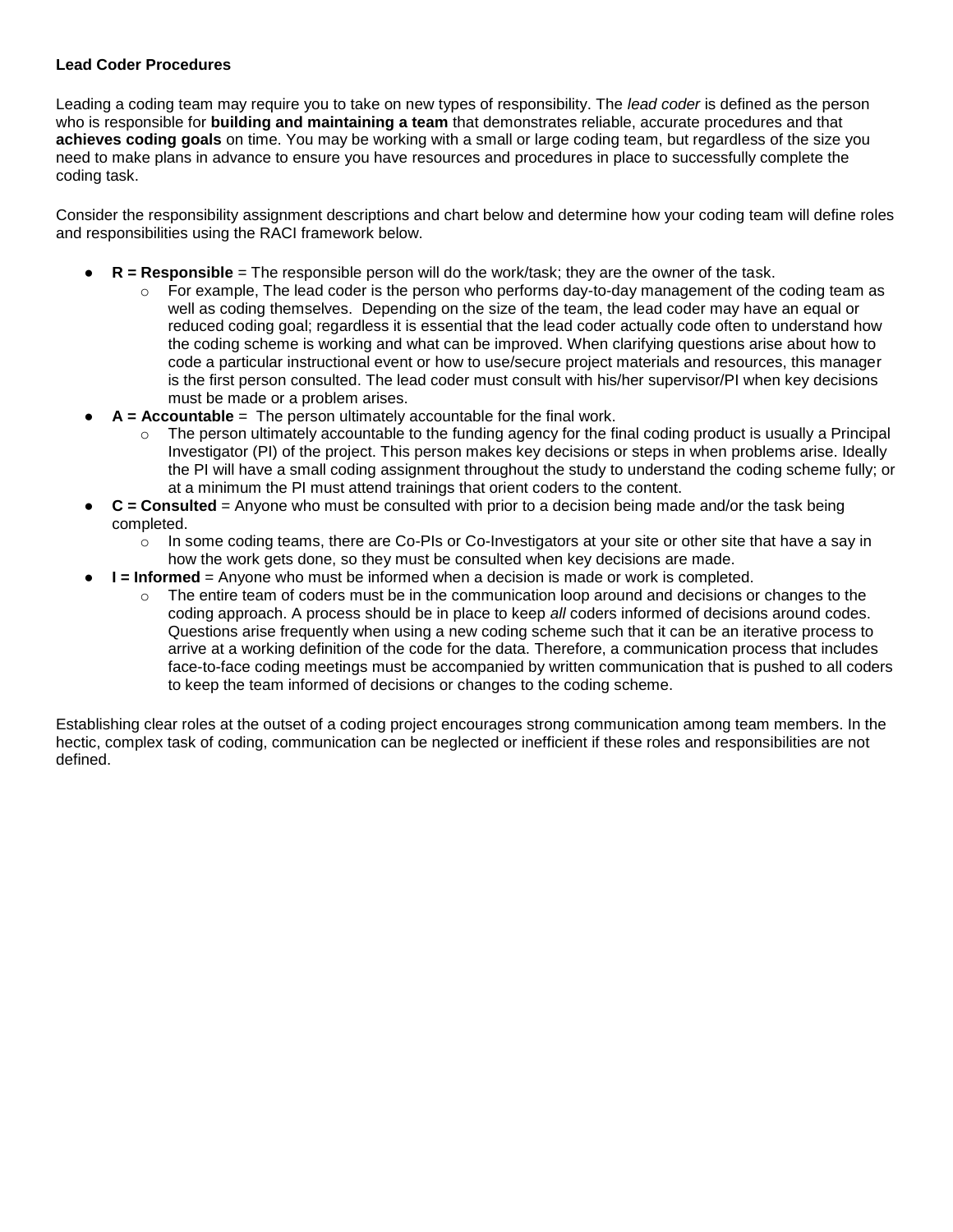Sample RACI chart for Systematic Assessment of Book Reading (SABR) video/transcript coding project. Items with SABR templates/resources available are shown in blue font at first use.

| <b>Tasks</b>                                                                                                                                                                                                                                                                                                                                                                                                                   | Lead<br>Coder | PI           | Co-<br>PI/Co-I | Coders |
|--------------------------------------------------------------------------------------------------------------------------------------------------------------------------------------------------------------------------------------------------------------------------------------------------------------------------------------------------------------------------------------------------------------------------------|---------------|--------------|----------------|--------|
| Identify a list of coders or hire new staff (determine number of staff based on scope of data/work)                                                                                                                                                                                                                                                                                                                            | R             | A            | C              |        |
| Create a tracking sheet to log all data to be coded and a coding dashboard to monitor coding<br>assignments/progress                                                                                                                                                                                                                                                                                                           | R             | C            |                |        |
| Organize all materials/data to be coded in a secure electronic location (consider organizing by priority levels, if<br>needed)                                                                                                                                                                                                                                                                                                 | $\mathsf{R}$  | A            |                |        |
| Review coding scheme and training/reliability materials (manuals, powerpoints, training videos)                                                                                                                                                                                                                                                                                                                                | ${\sf R}$     | C            | C              |        |
| Revise or add codes, as needed, to match your research goals. (*Review footnotes in manuals that suggest<br>coding alternatives for consideration; if you expect your data to include multiple languages plan how this will be<br>captured). Revise all training/reliability materials to match your changes.                                                                                                                  | C             | R            | C              |        |
| Determine minimum reliability threshold required for publication (e.g., ≥85% agreement; ≥95%)                                                                                                                                                                                                                                                                                                                                  |               | R            | C              |        |
| Review master coded materials (1 practice and 4 reliability transcripts and answer keys); this is a set of data<br>(ideally from another study) coders use to demonstrate reliability. Save all answer keys in separate folder coders<br>cannot access.                                                                                                                                                                        | R             | C            |                |        |
| Prepare for training your team. Practice coding before training to facilitate discussion with the team. Determine<br>training agenda and assignments for PI and lead coder to facilitate 4-6 hour training(s).                                                                                                                                                                                                                 | $\mathsf{R}$  | R            |                |        |
| Send coding team manuals to review before training and coordinate logistics of training                                                                                                                                                                                                                                                                                                                                        | ${\sf R}$     |              |                |        |
| Conduct a training session to explain and discuss the coding scheme and practice group coding                                                                                                                                                                                                                                                                                                                                  | R             | R            |                |        |
| Give independent practice coding assignments with deadline to return to lead coder                                                                                                                                                                                                                                                                                                                                             | R             |              |                | R      |
| Use practice transcripts/master coded answer keys to check coders' accuracy. Enter practice scores into<br>reliability spreadsheet                                                                                                                                                                                                                                                                                             | R             | $\mathbf{I}$ |                |        |
| Provide coders with feedback about practice (Consult with PI to determine plan for written/oral feedback;<br>individual or group feedback, based on trends.)                                                                                                                                                                                                                                                                   | $\mathsf{R}$  | C            |                |        |
| Determine if additional group training or practice is needed or not. If so, prepare clarifying/practice materials (If<br>the majority of coders are not reliable, gather team for retraining)                                                                                                                                                                                                                                  | R             | A            |                |        |
| Give independent coding reliability assignment #1 and #2; a minimum of two assignments must be coded<br>reliably to be released for coding                                                                                                                                                                                                                                                                                     | ${\sf R}$     |              |                | R      |
| Use reliability transcripts/master coded answer keys to check coders' accuracy. Enter reliability coding scores<br>into reliability spreadsheet; calculate individual/group averages                                                                                                                                                                                                                                           | $\mathsf{R}$  | T            |                |        |
| Determine if additional individual or group practice is needed; prepare clarifying or extra practice materials and<br>send additional reliability assignment #3 to coders who failed #1 or #2                                                                                                                                                                                                                                  | $\mathsf{R}$  | Α            |                |        |
| If needed, adapt or revise codes to fit your data; continue problem solving around coding content/process                                                                                                                                                                                                                                                                                                                      | $\mathsf C$   | $\mathsf{R}$ |                |        |
| When the number of reliable coders is known, give coding assignments (e.g., weekly coding goal) and remind<br>coders of process for tracking status of data they are responsible for coding.                                                                                                                                                                                                                                   | $\mathsf R$   | $\mathbf{I}$ |                | R      |
| Establish procedures to keep the team reliable and productive (e.g., weekly meetings/calls to address<br>questions at the beginning that taper as need; weekly emails from lead coder on overall team progress to goal).                                                                                                                                                                                                       | ${\sf R}$     | С            |                |        |
| Every 4-8 weeks formally <b>monitor possible drift</b> with a master coded assignment being given to all coders (can<br>be explicitly called a drift check or implicity placed in individual's coding assignments). Check scores against two<br>independent coders or master coded data from your project and enter drift check scores into reliability<br>spreadsheet. Stop individual coders if below reliability threshold. | ${\sf R}$     | Α            |                |        |
| Monitor and maintain coding performance against coding goals for individuals and group. Adjust as need to<br>fit timeline; Report on progress to the group at regular intervals (e.g., weekly).                                                                                                                                                                                                                                | $\mathsf R$   | Α            |                |        |